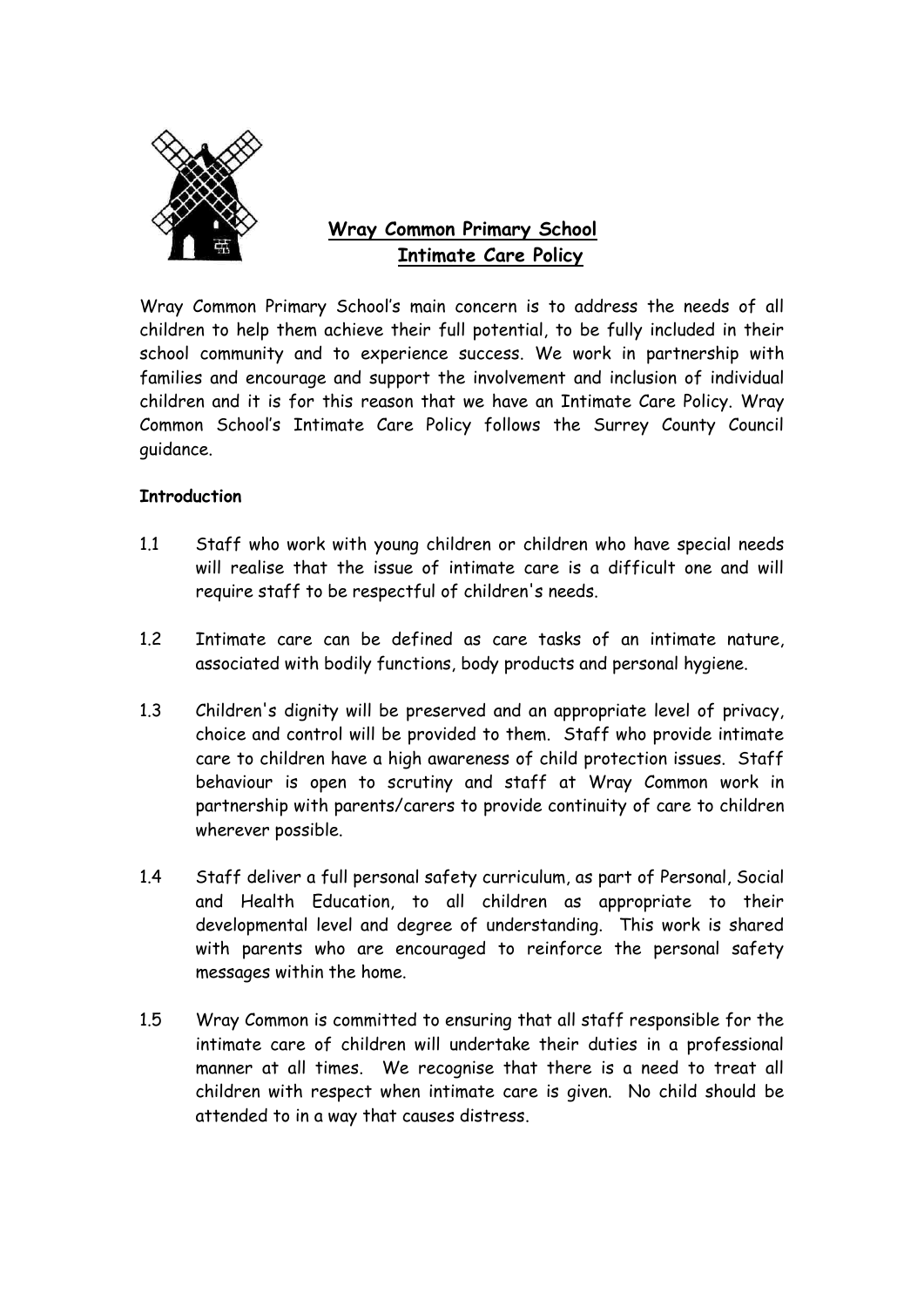## **2.0 Our approach to best practice**

- 2.1 All children who require intimate care are treated respectfully at all times; the child's welfare and dignity is of paramount importance.
- 2.2 Staff who provide intimate care are aware of best practice.
- 2.3 Staff will be supported to adapt their practice in relation to the needs of individual children taking into account developmental stages.
- 2.4 There is careful communication with each child who needs help with intimate care in line with their preferred means of communication to discuss the child's needs and preferences.
- 2.5 As a basic principle, children will be supported to achieve the highest level of autonomy that is possible given their age and abilities. Staff will encourage each child to do as much for themselves as they can.
- 2.6 Each child's right to privacy will be respected. Careful consideration will be given to each child's situation to determine how many carers might need to be present when a child needs help with intimate care. Where possible, one child will be cared for by one adult unless there is a sound reason for having two adults present.
- 2.7 Parents/carers will be involved with their child's intimate care arrangements on a regular basis. The needs and wishes of children and parents/carers will be carefully considered alongside any possible constraints.

## **3.0 The protection of children**

- 3.1 Child Protection procedures will be accessible, and adhered to, by staff.
- 3.2 If a member of staff has any concerns about physical changes in a child's presentation, e.g. marks, bruises, soreness etc. s/he will immediately report concerns to the designated person for child protection. A clear record of the concern will be completed and referred if necessary.

The guidelines from this policy will be adhered to in cases where a child might have had an isolated 'accident' at school or where there is a need for daily care. In all cases, staff will administer Intimate Care only when parent/carer consent has been given.